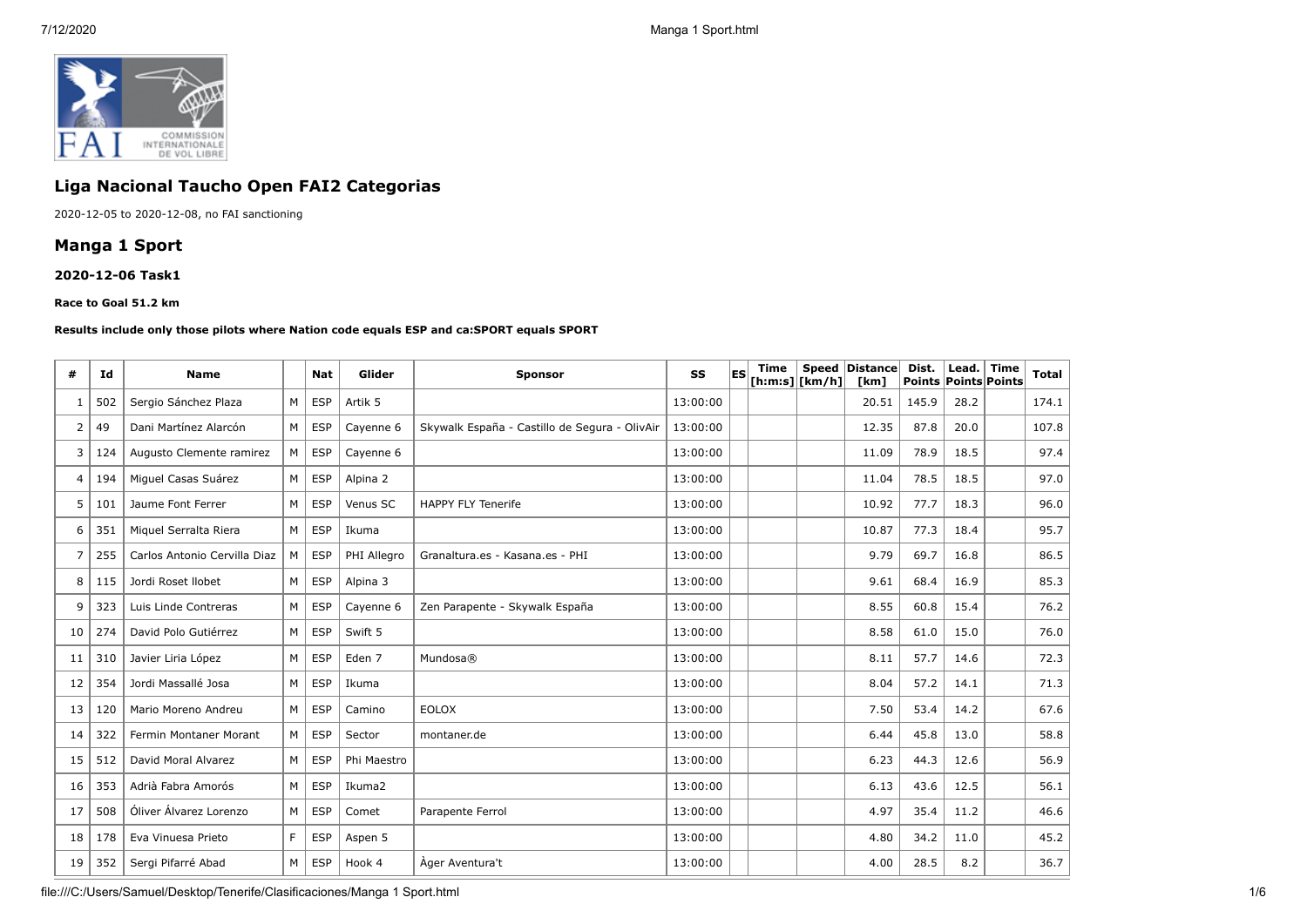|            | 7 J<br>1a  | <b>Name</b>          | <b>Nat</b> | Glider  | Sponsor | SS | <b>IES</b> | Time<br>.[h:m:s] [km/h] | Speed<br>.<br>. . | <b>Distance</b><br><b>Tkm</b> | Dist.<br>  Points   Points   Points | ` Lead. | ้ Time | <b>Total</b> |
|------------|------------|----------------------|------------|---------|---------|----|------------|-------------------------|-------------------|-------------------------------|-------------------------------------|---------|--------|--------------|
| <b>ABS</b> | 221<br>ZZ. | Puente Poza<br>∟aura | <b>ESP</b> | Oueen 2 |         |    |            |                         |                   |                               |                                     |         |        | v.u          |

### **Task definition**

| <b>No</b>      | Leg Dist. | Id     | <b>Radius</b> | Open  | Close | <b>Coordinates</b>           | Altitude        |
|----------------|-----------|--------|---------------|-------|-------|------------------------------|-----------------|
| $\mathbf{1}$   | $0.0$ km  | SD4076 | 400 m         | 12:00 | 14:00 | Lat: 28.14511 Lon: -16.73607 | 744 m           |
| 2 SS           | 1.0 km    | SG2000 | 4500 m        | 13:00 | 17:30 | Lat: 28.09787 Lon: -16.75192 | 0 <sub>m</sub>  |
| 3              | 3.0 km    | SG2000 | 2500 m        | 13:00 | 17:30 | Lat: 28.09787 Lon: -16.75192 | 0 <sub>m</sub>  |
| 4              | 5.5 km    | SG2000 | 5000 m        | 13:00 | 17:30 | Lat: 28.09787 Lon: -16.75192 | 0 <sub>m</sub>  |
| 5              | 8.1 km    | SG2000 | 2500 m        | 13:00 | 17:30 | Lat: 28.09787 Lon: -16.75192 | 0 <sub>m</sub>  |
| 6              | 18.7 km   | SD5057 | 5000 m        | 13:00 | 17:30 | Lat: 28.2491 Lon: -16.81792  | 550 m           |
| $\overline{7}$ | 33.6 km   | S07026 | 1000 m        | 13:00 | 17:30 | Lat: 28.08831 Lon: -16.70667 | 255 m           |
| 8              | 38.7 km   | S18023 | 400 m         | 13:00 | 17:30 | Lat: 28.13121 Lon: -16.75225 | $211 \text{ m}$ |
| 9              | 42.7 km   | S08005 | 3000 m        | 13:00 | 17:30 | Lat: 28.06991 Lon: -16.72517 | 47 m            |
| 10             | 47.1 km   | SD4076 | 1000 m        | 13:00 | 17:30 | Lat: 28.14511 Lon: -16.73607 | 744 m           |
| 11 ES          | 49.6 km   | SG2000 | 2000 m        | 13:00 | 17:30 | Lat: 28.09787 Lon: -16.75192 | 0 <sub>m</sub>  |
| 12             | 51.2 km   | SG2000 | 400 m         | 13:00 | 17:30 | Lat: 28.09787 Lon: -16.75192 | 0 <sub>m</sub>  |

#### **Notes**

| Td | Name                              | Note |
|----|-----------------------------------|------|
|    | 221   Laura Puente Poza   Ausente |      |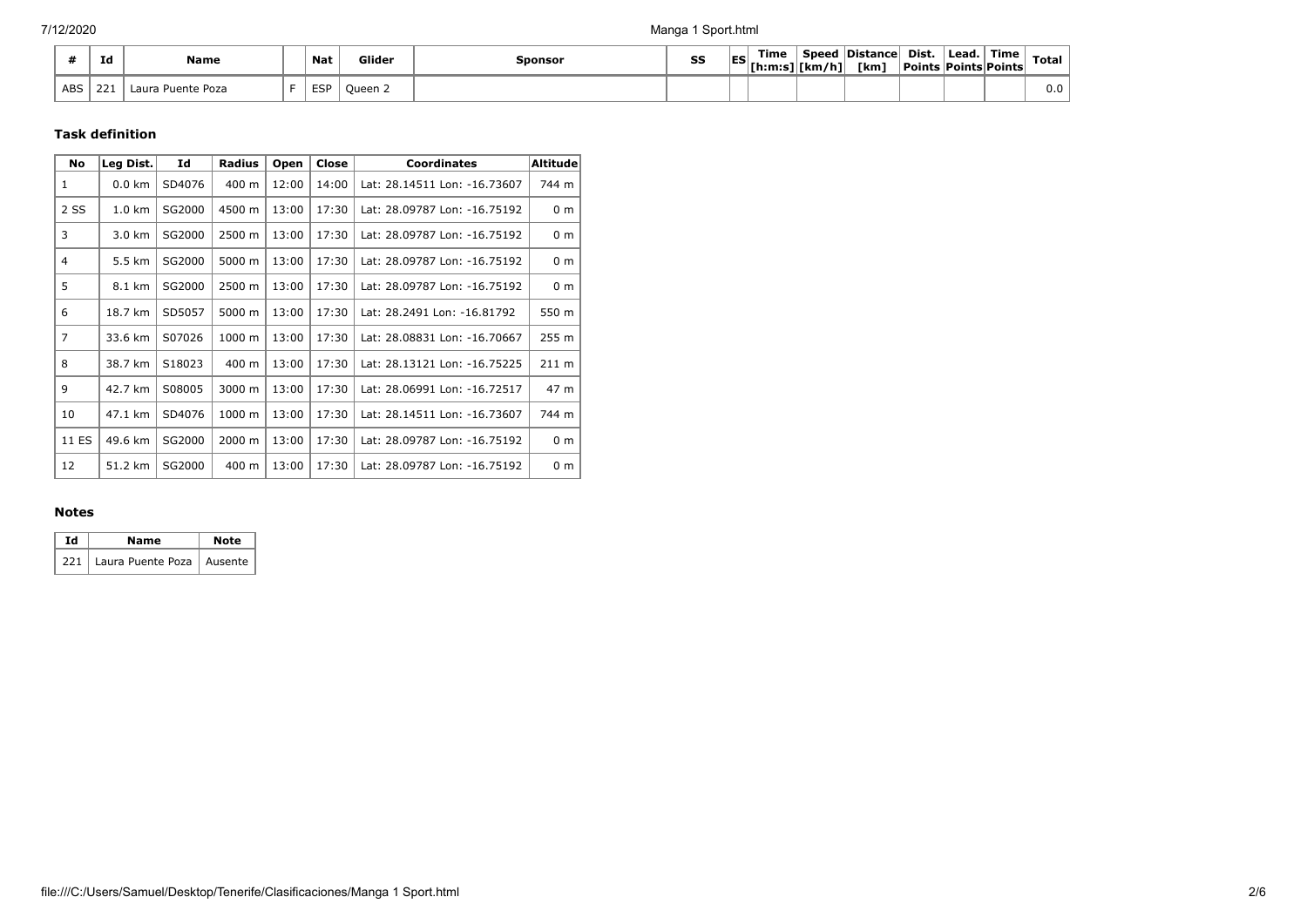**Pilots not yet processed (NYP)**

**Id Name**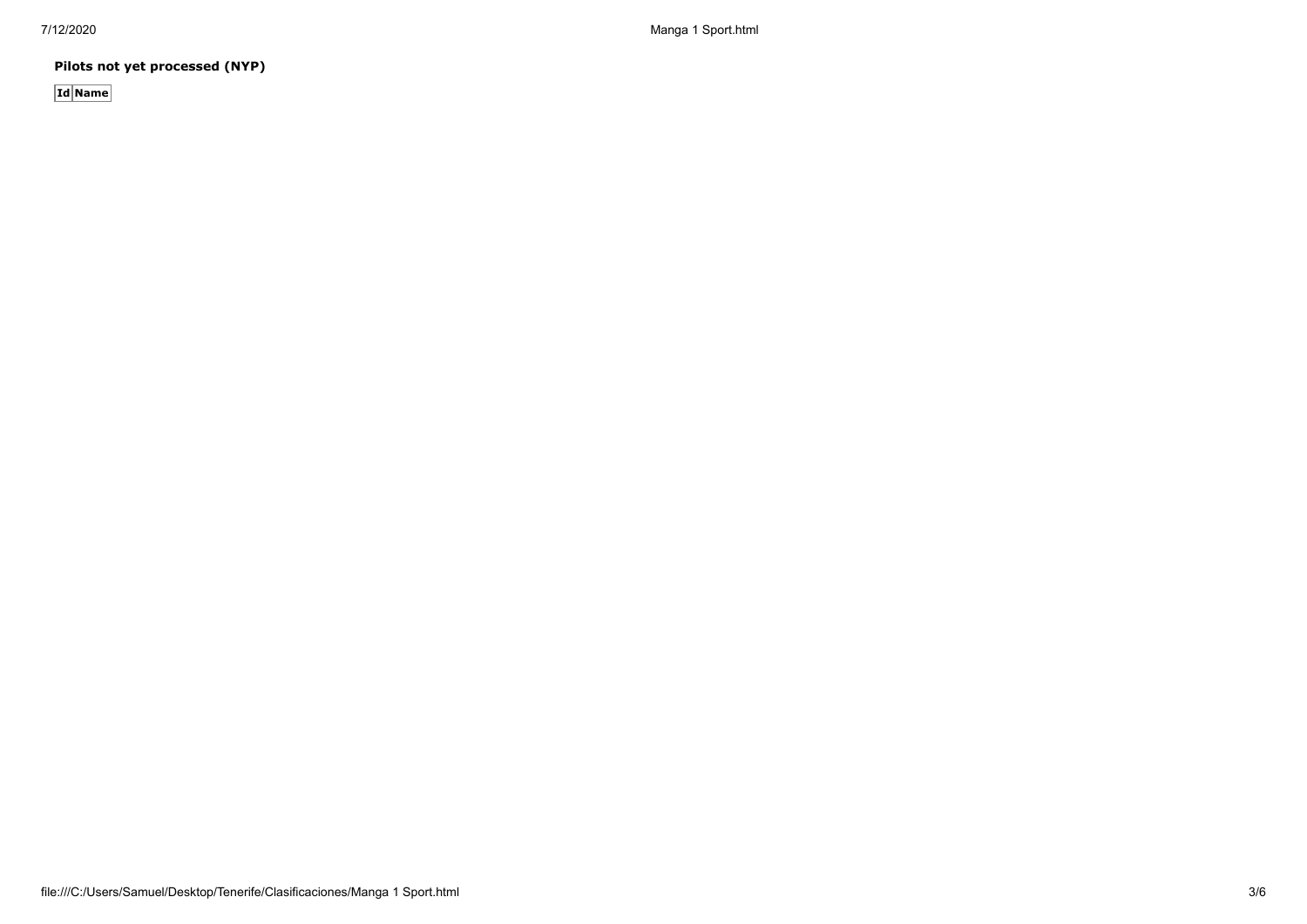### **Task statistics**

| param                           | value                |
|---------------------------------|----------------------|
| ss distance                     | 48.45                |
| task distance                   | 51.212               |
| launch_to_ess_distance          | 49.612               |
| no_of_pilots_present            | 19                   |
| no_of_pilots_flying             | 19                   |
| no_of_pilots_lo                 | 19                   |
| no of pilots reaching nom dist  | 0                    |
| no_of_pilots_reaching_es        | 0                    |
| no_of_pilots_reaching_goal      | 0                    |
| sum_flown_distance              | 167.876              |
| best_dist                       | 20.505               |
| best_time                       | 0                    |
| worst_time                      | 0                    |
| qnh_setting                     | 1013.25              |
| no_of_pilots_in_competition     | 20                   |
| no of pilots landed before stop | 0                    |
| sum_dist_over_min               | 93.514               |
| sum_real_dist_over_min          | 93.514               |
| sum_flown_distances             | 167.876              |
| best_real_dist                  | 20.505               |
| last_start_time                 | 2020-12-06T13:00:00Z |
| max_time_to_get_time_points     | 0                    |
| goalratio                       | 0                    |
| arrival_weight                  | 0                    |
| departure_weight                | 0                    |
| leading_weight                  | 0.162                |
| time_weight                     | 0                    |
| distance_weight                 | 0.838                |
| smallest_leading_coefficient    | 3.0135               |
| available_points_distance       | 145.8514             |
|                                 |                      |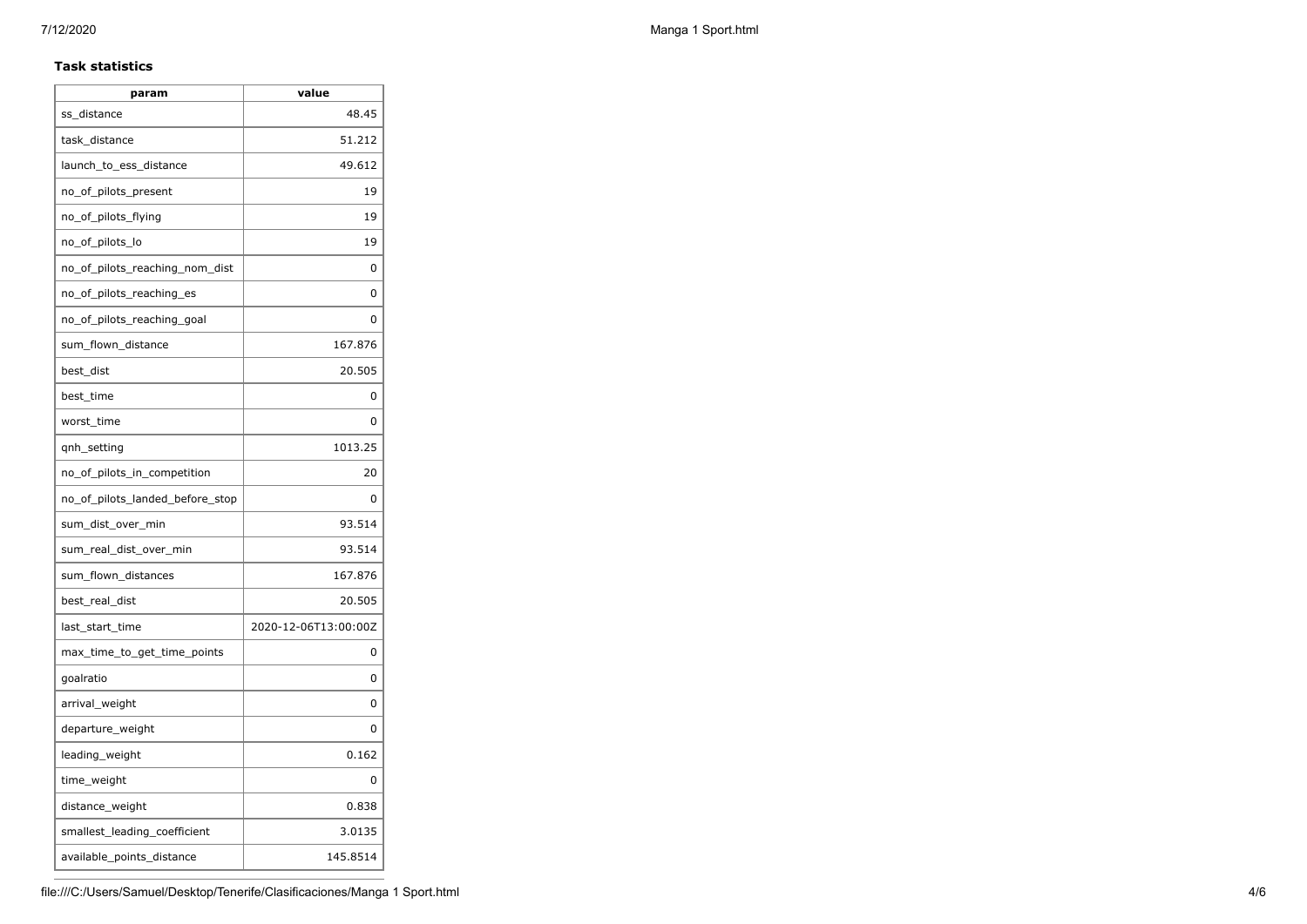**F** 

| param                       | value   |
|-----------------------------|---------|
| available_points_time       | 0       |
| available_points_departure  | ŋ       |
| available_points_leading    | 28.1956 |
| available_points_arrival    | 0       |
| time_validity               | 0.732   |
| launch_validity             | 1       |
| distance_validity           | 0.2378  |
| stop_validity               | 1       |
| day_quality                 | 0.174   |
| ftv_day_validity            | 0.1741  |
| time_points_stop_correction | ŋ       |

## **Scoring formula settings**

| param                                        | value        |
|----------------------------------------------|--------------|
| id                                           | GAP2020      |
| use_distance_points                          | 1            |
| use_time_points                              | 1            |
| use_departure_points                         | $\Omega$     |
| use_leading_points                           | $\mathbf{1}$ |
| use_arrival_position_points                  | $\Omega$     |
| use_arrival_time_points                      | $\Omega$     |
| time points if not in goal                   | $\Omega$     |
| jump_the_gun_factor                          | $\Omega$     |
| jump_the_gun_max                             | $\Omega$     |
| use_1000_points_for_max_day_quality          | $\Omega$     |
| normalize_1000_before_day_quality            | $\Omega$     |
| time_validity_based_on_pilot_with_speed_rank | 1            |
| bonus_gr                                     | 4            |
| no_pilots_in_goal_factor                     | 0.8          |
| task_stopped_factor                          | 0.7          |
| min dist                                     | 4            |
| nom_dist                                     | 40           |